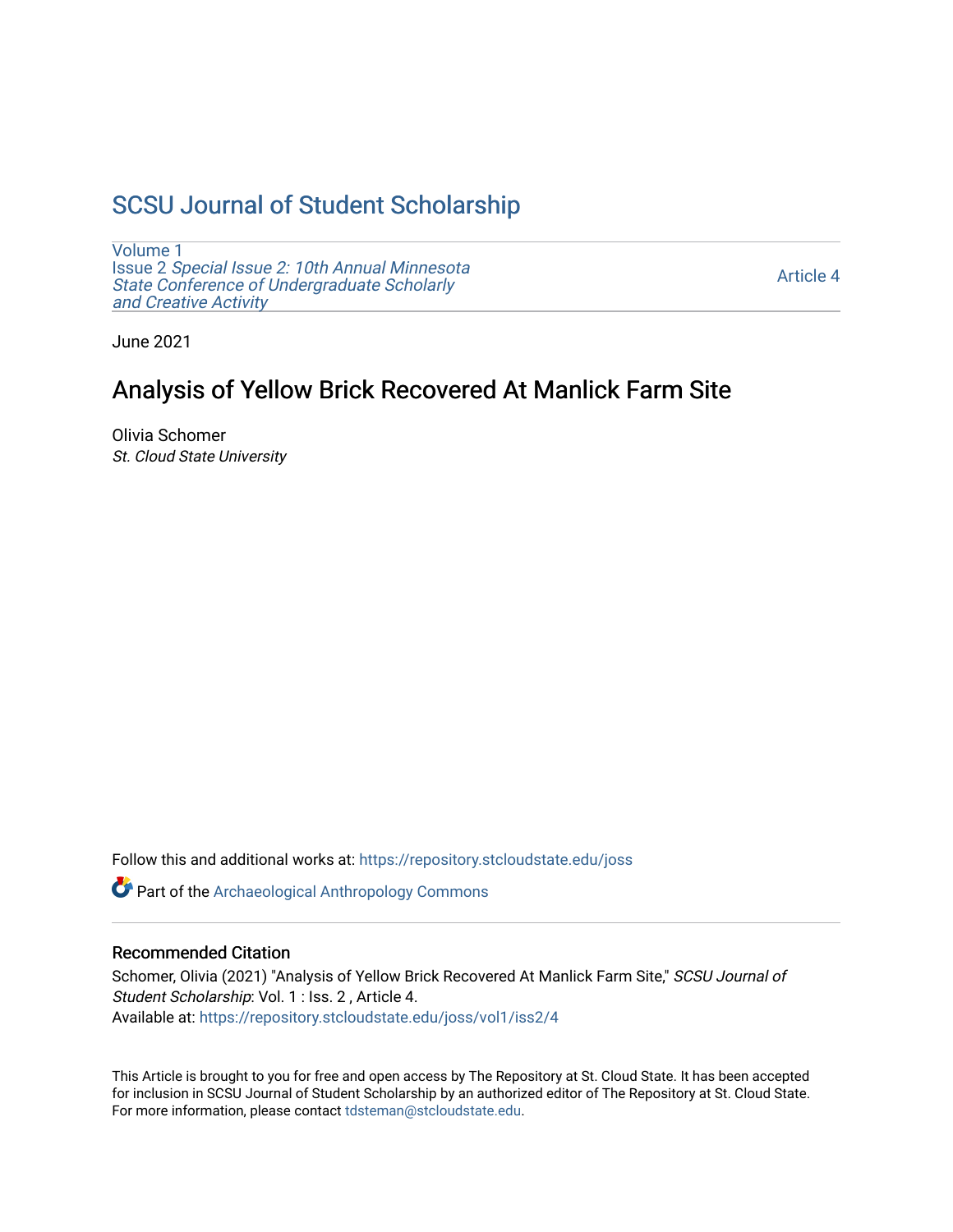## **Analysis of Yellow Brick Recovered at**

# **Manlick Farm Site**

## Olivia Schomer

*Department of Anthropology, St. Cloud State University*

#### **Introduction:**

Bricks have served as the building materials for structures like homes and farmsteads for thousands of years. Discovering brick at an archaeological site can help indicate the past presence of a structure. There are several different types of brick, which can help archaeologists determine the context surrounding the buildings and structures from which they were built. Most brick that is found at archaeological sites in the United States is red brick, which is the type of brick most people think of when discussing brick buildings and foundations. Yellow brick, however, was discovered at the Manlick Farm site in Belle Prairie, Minnesota, possibly indicating a past presence of a yellow brick structure. Although brick plays an important role in determining the location of a previous structure, there are other artifacts, including window glass and nails, which also help archaeologists come to this conclusion. Both types of artifacts were recovered at the Manlick Farm site. The brick is probably the most interesting because of its color. The fact that the brick is yellow may indicate that it was made locally and could have a connection to a yellow brick manufacturer in Minnesota. An understanding and analysis of the yellow brick discovered at the Manlick Farm site might help us identify the use of Chaska brick in Belle Prairie as well as understand the importance of a local brick manufacturer during the historic period of Minnesota.

#### **Data Set:**

The bricks being analyzed for this study were collected via pedestrian survey at the Manlick Farm site in Belle Prairie, Minnesota. This study was conducted as part of the 2020 St. Cloud State University archaeological field school. The farm field had recently been plowed, and students surveyed a total of 12 transects. The transects were placed 10 meters apart on the north line from the datum point, which is the arbitrary reference point established when setting up the transects. Each student then used a compass to find a point across the field to walk toward in order to maintain a straight transect line. Despite this, there were some slight inconsistencies in the straightness of the final transect lines, likely due to human error and the slight curve to the field (indicated by the darker soil at the bottom of the slope). This survey occurred on August 29th, 2020 with surface visibility nearing 100%. Diagnostic artifacts were piece plotted using the total station and Global Positioning System (GPS). Some of these diagnostic pieces included the brick, but for the most part, the brick was not piece plotted. The diagnostic bricks that were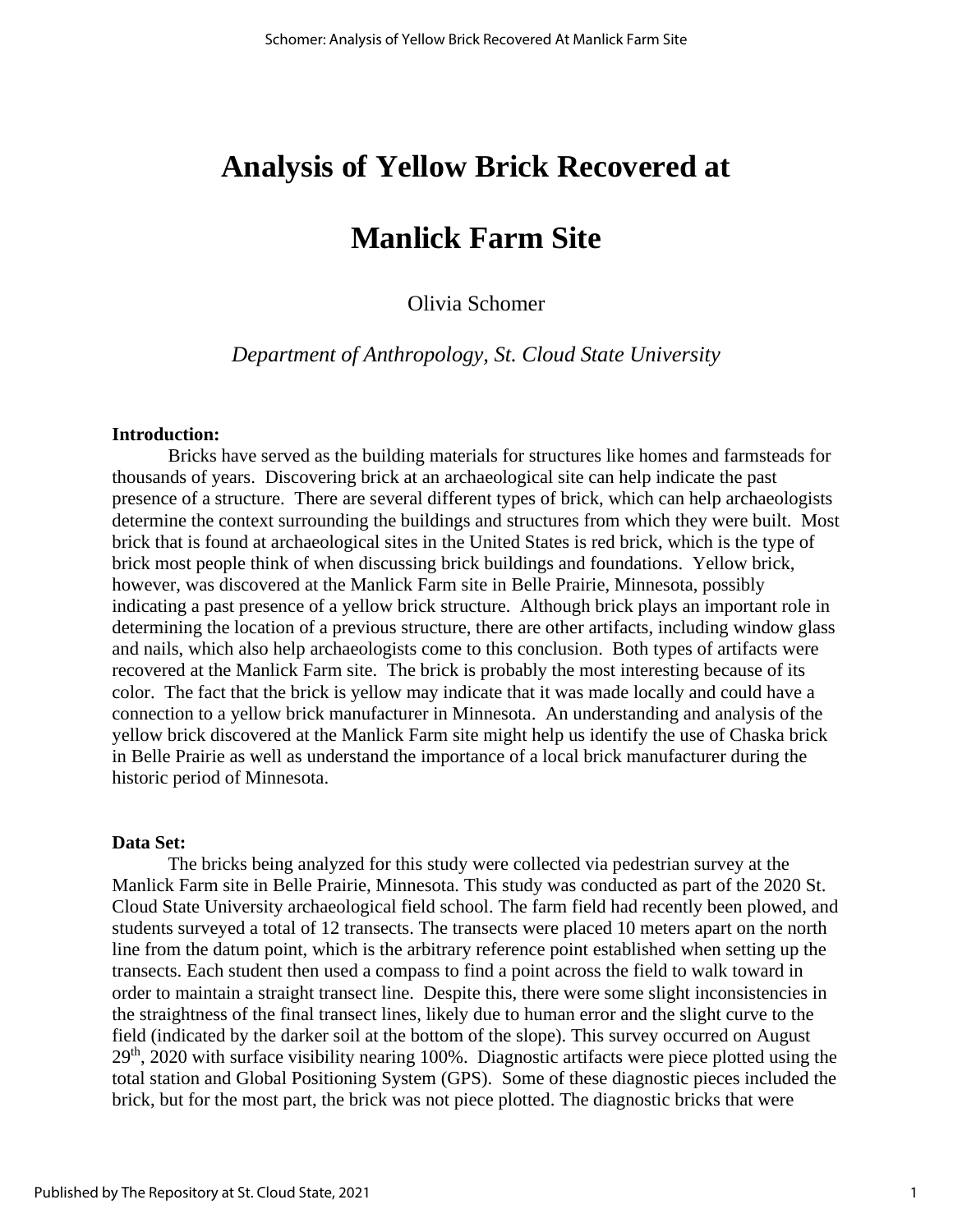mapped and collected were more intact than those left on the site. These bricks that were collected were large enough to analyze for any stamps or diagnostic properties such as inclusions or frogs left by potential manufacturers. The first bricks discovered were not recovered until other diagnostic artifacts such as pottery, glass and nails, were recovered, as in addition to these artifacts, the presence of brick might be diagnostic of a potential farm or farmstead that existed on this property. The diagnostic artifacts as well as historical records indicate that the site dates between 1853-1911. Deed documents, provided by Morrison County, indicate that the Manlick Farm site was occupied by Orrin A. Coe and his family between 1861 and 1911 (Warner 2006). This history helps provide an approximate date of the site and can be utilized by archaeologists to determine what type of occupation occurred at this site. In addition, the diagnostic artifacts recovered at the Manlick Farm site supports Coe's occupation.

Six out of 12 transects contained brick that were recovered. The bricks that were recovered were from transects 4, 5,6,7, 9, and 10. The bricks recovered varied from brick bats, or fragments of brick, to almost complete pieces of brick. Although most of the brick was recovered, there were a couple of pieces that were plotted, but left in the field.

### **Methods:**

Once recovered from the field, the bricks were washed, cataloged and labeled by the individuals who collected from that particular transect. Once this was completed, the bricks that were recovered from the site were gathered for analysis. First, measurements were taken of each piece of brick. The measurements were taken in maximums and include maximum length, width and depth. These vary as some bricks did not have a measurable width due to fragmentation. After general size was determined, each piece of brick was weighed in grams. For the most part, the bricks were weighed using a normal counter scale, but one brick had to be weighed via a hanging scale due to its size. Determining the size of the bricks enabled archaeologists to determine what function the brick might have served. After the weights were acquired, the bricks were described using a Munsell Color chart. For the most part, two sections were utilized in the Munsell book, 7.5 YR and 10 YR. The coloration of the brick is the most crucial portion of analysis because the coloration of the brick can be utilized to determine the manufacturer of the brick as well as the use of the brick. After determining color, general observations were made of each brick, mainly analyzing different inclusions in the brick, damage to the brick, including things like plow scars, and any sort of diagnostic feature that might help identify where the brick originated. Finally, the bricks were photographed using a Samsung Galaxy S8 camera enabled with dual pixel technology. Each photo includes a gray background, a 10-centimeter scale, and features different angles of the bricks to illustrate different colors, inclusions and damage. The inclusions were also described utilizing a Munsell Soil Color Chart in order to determine if there was a pattern in the coloration, which could indicate a pattern utilized by a certain brick manufacturer.

### **Background Information:**

Brickmaking has been a common practice for centuries, dating back over 10,000 years ago in the Fertile Crescent (Gurcke 1987:39). The brickmaking process has changed dramatically over the years, shifting from sun-dried bricks made by hand to the machine-molded bricks of the current era (Gurcke 1987:39). According to Gurcke (1987:39), "the first use of a box mold seems to date to the Early Bronze Age, around 3,000 B.C." Fired brick was uncommon at first, mostly seen in wooded areas, where it was placed in a kiln to be fired (Gurcke 1987:39).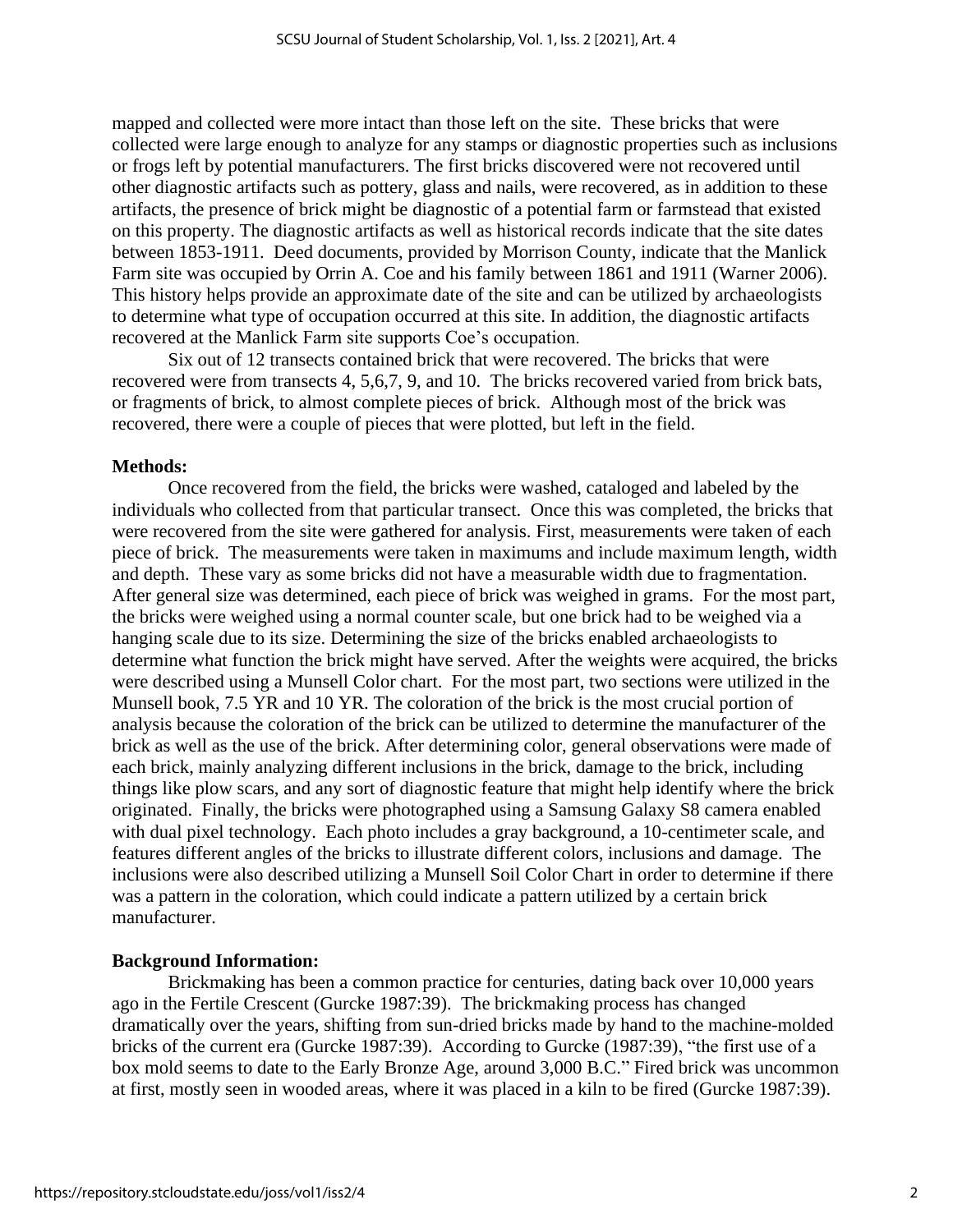Brick was used by several different civilizations, from China to the Roman Empire, eventually making its way to the United States in the  $17<sup>th</sup>$  century, where it was both made locally by the colonists as well as imported from Europe (Gurcke 1987:40). The process of making bricks became more industrialized as the industrial revolution took place, and brick machines were emerging across the United States. According to Gurcke (1987:84):

Until the late eighteenth century bricks were predominately made by hand. By the midnineteenth century, however, the main kinds of brick machines in use today had already been invented and were in use, and at the beginning of the twentieth century machines could virtually eliminate hand labor from all aspects of the industry, from mining clay to removing the bricks from the kiln.

With the emergence of a more industrialized brick manufacturing process, came competition between different brick manufacturers in different states. These brick manufacturing companies would often stamp their logo or state into the brick, which can now be utilized by archaeologists to determine the origin of the bricks found at sites. There are several different types of bricks, which vary due to their composition, the manufacturing process as well as function. Three types of molding techniques were utilized in the United States, including soft-mud, stiff-mud, and drypressed. There is a fourth type, found in England, called the stiff-plastic process. According to Gurcke (1987:13), "this terminology refers in part to the water content of the mud or clay mix and in part to the process used in manufacturing the brick. For the soft-mud method, the water content is approximately 20% to 30%, for stiff-mud 12% to 15%, for dry-pressed up to 10%, and for the stiff-plastic method it is from 9% to 15%."

In addition to the different mold types, there are also different types of bricks, defined by the function of the brick. These functions have different category names which include common bricks, face bricks, firebricks, paving bricks, sanitary bricks, and engineering bricks. Each of these bricks serve different purposes from making the fronts of buildings (face bricks), interior and exterior walls (common bricks), in places of extreme heat like fireplaces (firebricks), street paving (paving bricks), restrooms and kitchens (sanitary bricks) and finally in construction projects such as bridges (engineering bricks) (Gurcke 1987:99-100). These different types of brick also have different colors, which can help identify them. According to Kelly et al. (1977:85), "Common" or "face" bricks are reddish-brown from the "common" clays used in the manufacturing process. Paving bricks are also usually of this type. "Fire" bricks are lighter in shades of yellow or cream because of higher alumina oxide or silica inclusions in the "fire," "china," or "ball" clays used" (Kelly et al. 1977: 85). Each of these bricks have different manufacturing processes and material attributes that make them able to provide these various functions.

Minnesota is known for its yellow brick, sometimes referred to as "Chaska" brick because much of it originated from Chaska, Minnesota. In fact, one of the first brick machine patents in Minnesota was filed from Chaska (see Figure 1). This patent was filed by Michael Bierline in 1891, which would improve the manufacturing process of the "Chaska" brick, which is a unique and diagnostic type of brick for Minnesota (Bierline 1892). According to the National Register of Historic Places (NRHP), Chaska brick "is a cream-colored, common brick that was produced for 100 years, from 1857-1961, in Carver County" (USDI: NPS 2013). This brick was the main type of brick in the state of Minnesota during this time period and the brick was made for the towns of Chaska and those in Carver County but was also used by other cities in Minnesota. According to the National Register of Historic Places, "while Chaska brick was exported to the Twin Cities, a significant amount was used by area residents to build houses,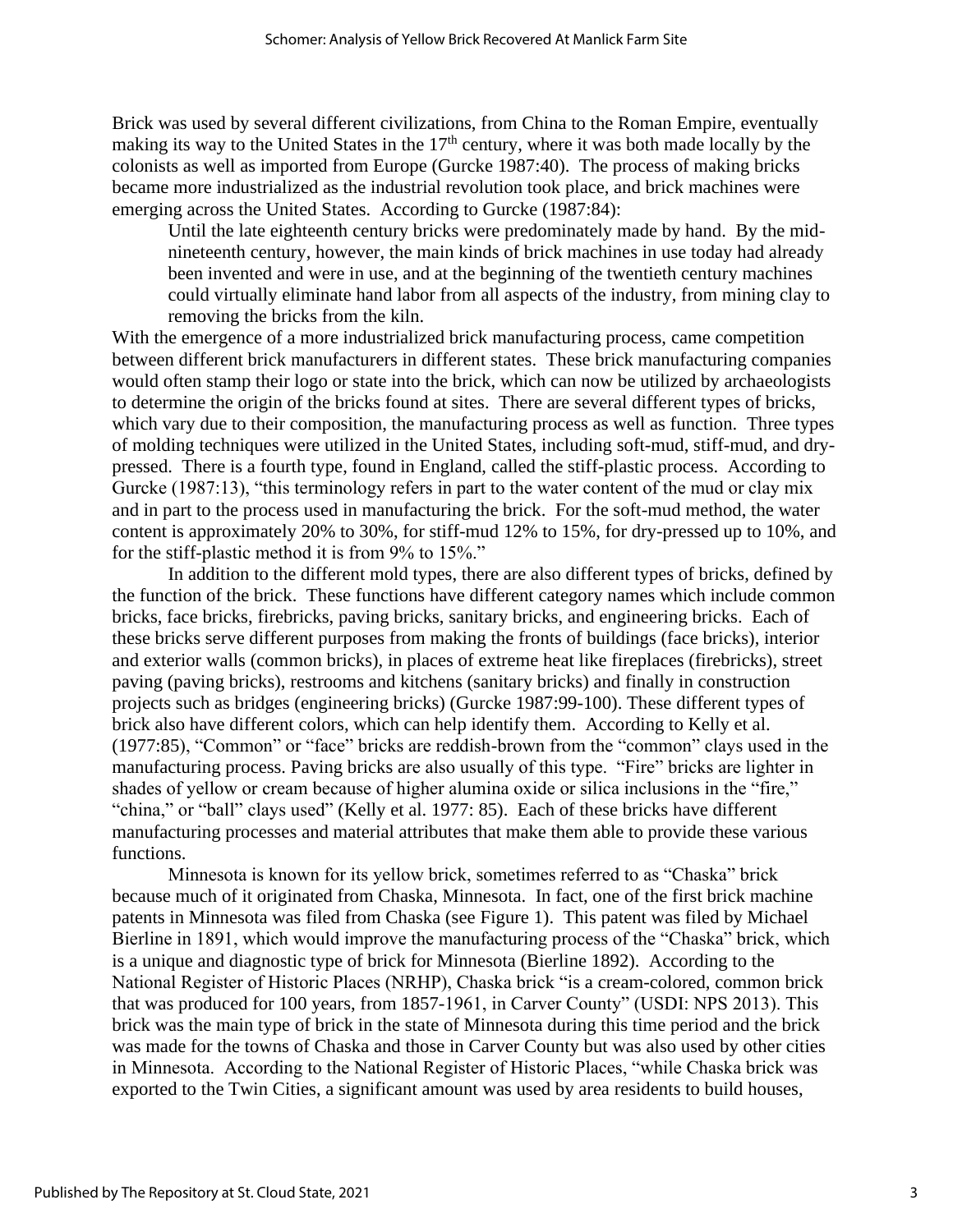schools, churches, and commercial buildings" (USDI: NPS 2013). Chaska Brick Manufacturing was the most successful brick maker in the state, operating 11 brickyards in the 1890s, resulting in approximately 20% of the town's population being employed at the brickyards between 1870- 1895 (USDI: NPS 2013). Common bricks were one of the main types of brick produced by C. H. Klein Company of Chaska (Grout 1947:4). There were several other companies who also produced this common brick, and according to Grout (1947:4), "these establishments, which produced light-colored brick for back-up purposes operate principally in the summer, when the bricks are air-dried." Some manufacturers utilize the sun as a way to bake the bricks, but most manufacturers utilize kilns, which are "giant ovens used for baking things made from clay, like bricks, pottery, and tiles" (Sewell et al. 2004:15). The type of baking process provides diagnostic characteristics for archaeologists to utilize in order to potentially determine the manufacturer of the brick. These characteristics could include color as well as markings on the brick produced by stacking the bricks in a kiln (Sewell et al. 2004:15). Chaska brick was produced using the sun and kilns. The sun was utilized during the summer months (Grout 1947: 4). According to Grout (1947:4), "The Klein Company at Chaska with 10 kilns and an annual capacity up to 20,000,000 bricks might increase production as much as 50%." The Klein Company at Chaska utilized their kilns in order to increase production during times of demand rather than sun-dry their bricks, which often took longer. Grout also discusses smaller brick-manufacturing plants in Minnesota, including ones in St. Cloud, Anoka, Willmar, Warren and Winona (Grout 1947:4). This is interesting because if St. Cloud had a plant producing similar styled bricks, these bricks could be the ones that were recovered at the Manlick Farm site, given the geographic proximity of St. Cloud to Belle Prairie compared to Chaska. The brick manufacturing plants in and around St. Cloud may have produced similar styled brick as the Klein Company, but the St. Cloud brickyard was much smaller and there is little information regarding the bricks manufactured at this location. Despite the lack of information regarding the St. Cloud brickyard, there is some geological evidence that could point to St. Cloud being a potential source of the brick recovered at the Manlick Farm site. Kaolin is a type of clay that is sometimes utilized in brick manufacture. A geological survey conducted in 1998 determined that Stearns County as well as St. Cloud have several deposits of kaolin (Heine et al. 1998). This report discusses the use of kaolin in brick and cement industries, but this survey discusses the type of clays utilized by Southern and Central Minnesotan brick and cement manufacturers in the 1990s and does not include a survey of Carver county, where Chaska brick was manufactured. Another study conducted by F. Grout in 1914 discusses the different clays and shales available in the different counties of Minnesota. According to Grout, there are three types of clays found in Carver county, which include alluvium, which is the most recent deposits followed by gray lake and river clays as well as gray drift from the Pleistocene (Grout 1914:84). The clays being utilized by brick manufacturers in Chaska are mainly from the "gray laminated river clays of the glacial River Warren" (Grout 1914:84). Grout also conducted his survey in Stearns County, where he determined the most common clays found in the area included lake clay, which was the most recent, gray lake and river clays from the Pleistocene as well as red drift and gray drift from the Pleistocene. Grout's survey also determined that shale and basal clay from the Cretaceous period existed in Stearns. Finally, residual clay from the Archean period was also discovered (Grout 1914:157). Grout also mentions a deposit that was being utilized by two brick manufacturers three miles south of St. Cloud. According to Grout (1914:158):

Here, a tributary stream, Three Mile Creek, has eroded the sand, and made the clay accessible. Two brick yards are at work upon this material. As usual the clay has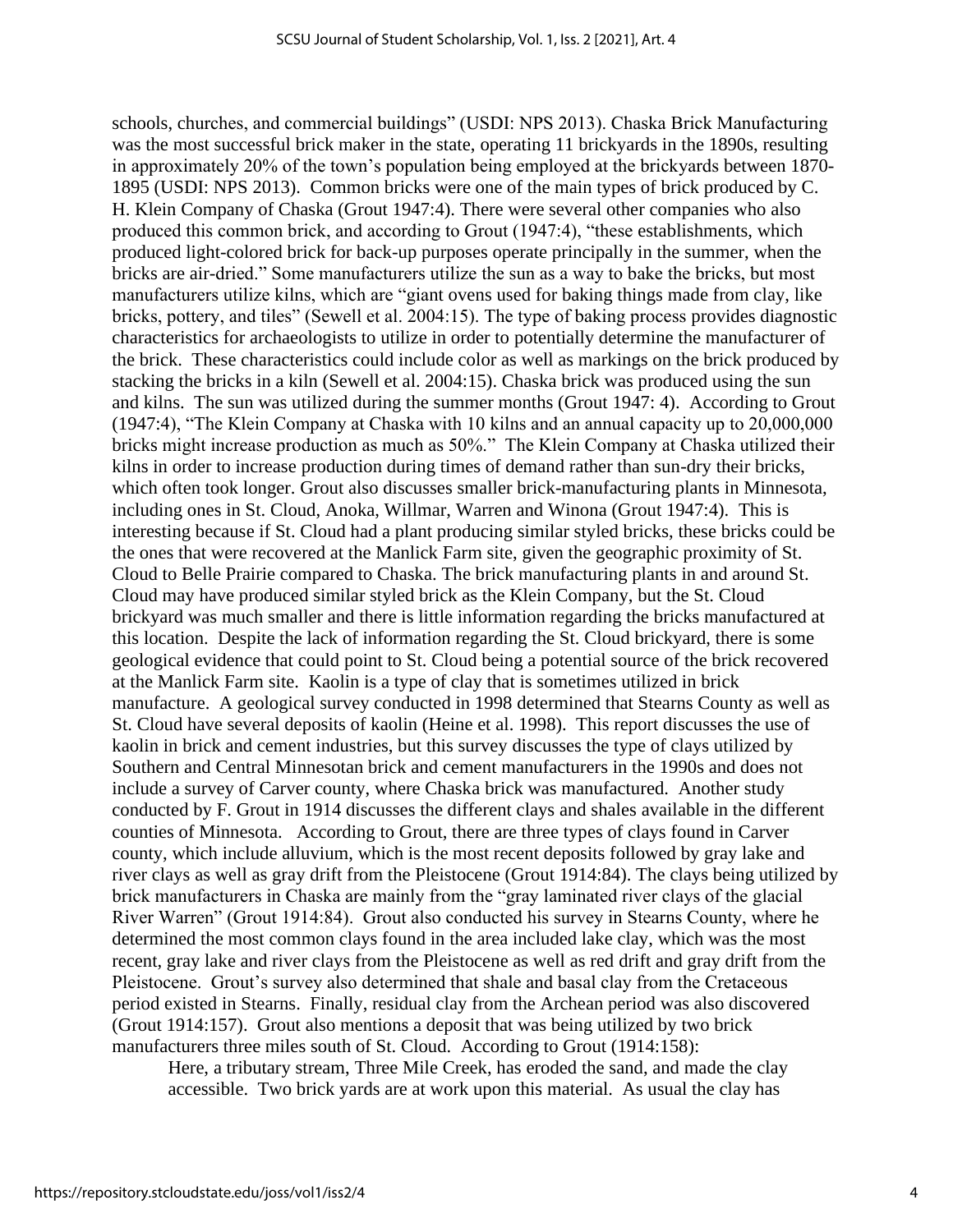irregular pockets and layers of sand, which, when rather fine, are called quicksand. These sands make very poor brick, but if proper attention is paid to the mixing of the plastic and sandy parts of the deposit, excellent cream-colored brick can be produced. The presence of brickyards near St. Cloud utilizing these deposits that produce cream-colored brick might provide an origin for the brick recovered at the Manlick Farm site that would differ from the Chaska brick manufacturer. In order to determine this, however, samples of each type of brick would need to be compared to the bricks recovered at the Manlick Farm site.

## **Figure 1: Bierline Brick Machine Patent Model**

**(**Bierline, Michael 1892 Brick-Machine. *United States Patent Office. <https://patentimages.storage.googleapis.com/28/c7/79/2e4ee65de0b980/US469225.pdf>* )

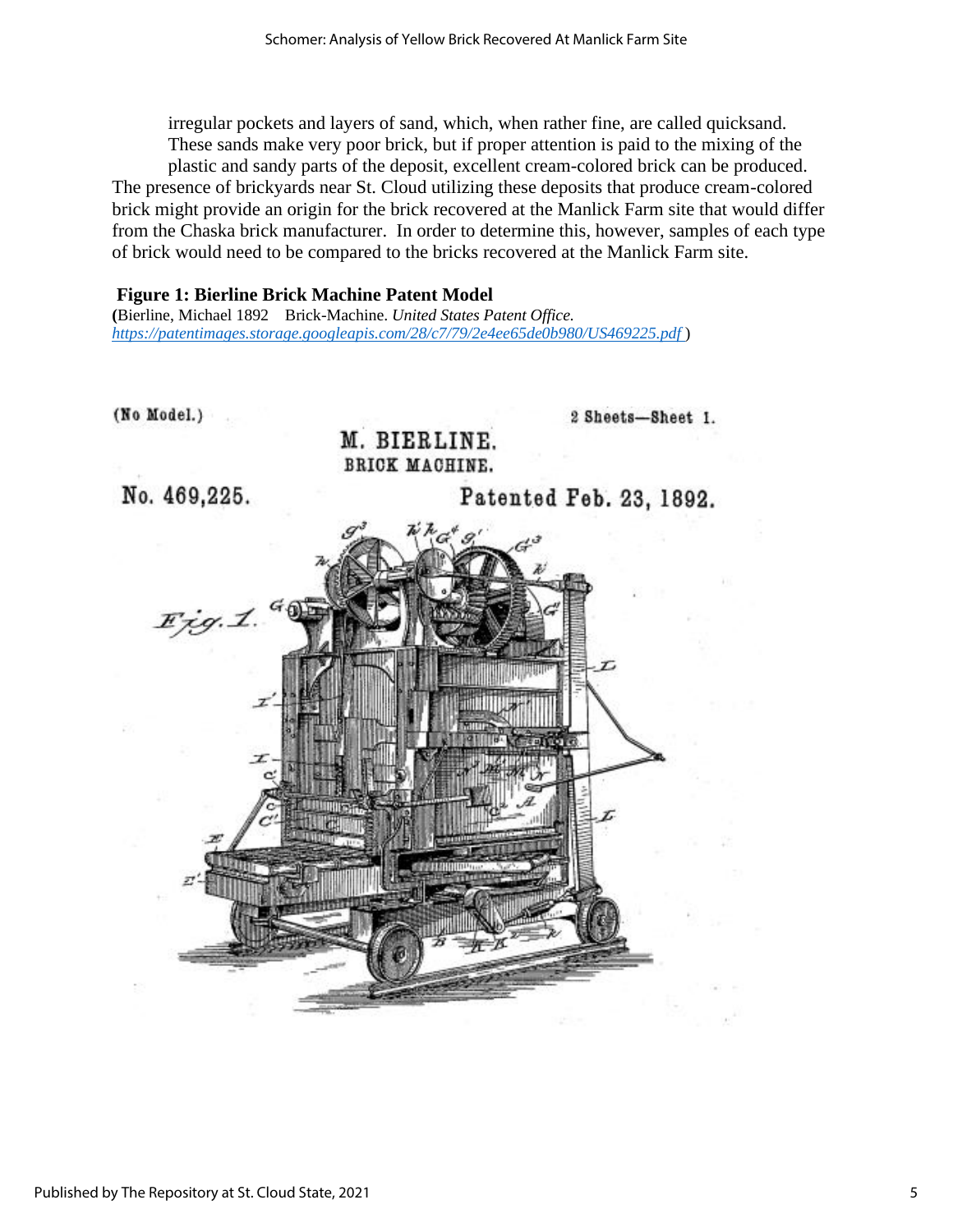## **Results:**

The bricks were analyzed using a Munsell Soil Color Chart (Table 1). According to Stuart (2005: 83), "the disadvantage of all these charts is that the full range of potential colors is unlikely to be continued within the one chart." Although Stuart believes that these charts are useful for analyzing the color of brick, it should be taken with caution because bricks are often not uniform in color, (Stuart 2005: 83). The bricks analyzed were all similar colored, ranging from very pale brown (10YR 10/4)/ yellowish brown (10YR 6/4) to pink (7.5YR 7/4). Most of the bricks analyzed were of the pale brown variety. The pink colored brick was rarer, only occurring on specimens recovered from Transect 4 and only on certain parts of the brick.

| Catalog#                          | Weight<br>(g) | Munsell #                | Color                               | Max<br>Length<br>(cm) | Max<br>Width<br>(cm) | Max<br>Depth<br>(cm) | Inclusions                                                      |
|-----------------------------------|---------------|--------------------------|-------------------------------------|-----------------------|----------------------|----------------------|-----------------------------------------------------------------|
| 302-7-29 T7                       | 211.4         | 10 YR 7/4                | very pale brown                     | 9.5                   | N/A                  | 2.5                  | Red Speck, 10 YR; 5/3-brown; 2.5 7/6-<br>light red              |
| 302-4-23 T4                       | 134.5         | 7.5 YR 7/4<br>10 YR 10/4 | pink; light<br>vellowish brown      | $\mathbf{8}$          | 8                    | 3                    | 7.5 YR 6/4- light brown; 2.5 YR-<br>reddish brown               |
| 302-4-23 T4                       | 55.9          | 10 YR 6/4                | light yellowish<br>brown            | 5                     | 5                    | 3.5                  | 2.5 YR 3/6- dark red                                            |
| 302-4-23 T4                       | 18.7          | 10 YR 6/3<br>10 YR 7/4   | pale brown; very<br>pale brown      | 5                     | 3.5                  | $\overline{2}$       | 302-4-23 all had similar inclusion<br>colors                    |
| 302-4-23 T4                       | 8.3           | 7.5 YR 7/3<br>7.5 YR 8/4 | pink                                | $\overline{4}$        | 2                    | 2                    | N/A                                                             |
| 302-36-1 T5                       | 365.8         | 10 YR 6/3<br>10 YR 7/5   | pale brown;<br>yellow               | 9                     | 5                    | 9                    | 10 YR 7/6- yellow Some pink/red<br>inclusions, but really small |
| 302-30-1 T9                       | 183.6         | 10 YR 7/4<br>10 YR 5/4   | very pale brown;<br>yellowish brown | 5.5                   | 5.5                  | 5                    | $2.5/1$ -Black<br>2.5/3 very dark brown                         |
| 302-6-1 T6                        | 113           | 10 YR 6/4                | light yellowish<br>brown            | 8.5                   | 6                    | 4.5                  | 10 YR 9/1- white small inclusion: 2.5<br>$YR$ 4/6-red           |
| $302 - 10 - 8$<br>T <sub>10</sub> | 700           | 10 YR 7/4<br>10 YR 7/6   | very pale brown;<br>yellow          | 10                    | 9                    | 5.3                  | 7.5 YR 6/4-light brown 2.5 YR 6/6-<br>light red                 |
| $302 - 10 - 8$<br>T <sub>10</sub> | 195.3         | 10 YR 7/4                | very pale brown                     | 7.5                   | N/A                  | 4.5                  | 2.5 YR 6/6-light red 10YR 8/3- very<br>pale brown               |

**Table 1: Brick Data (weight, color, size and inclusions)** 

One of the bricks from transect 9 was a lighter color than the rest of the bricks recovered. This brick was an outlier, possibly as a result of being burned, due to the lighter color on the outside (See Figure 2) and a darker, almost dark brown shade on the inside (See Figure 3 and 4). The inclusions in this brick were also odd. While most of the bricks recovered had inclusions that were a variety of red to light brown, the brick from transect 9 had black and dark brown inclusions (see Figure 4). Another outlier, in terms of inclusion color, was the brick recovered from transect 6, which had a single white inclusion. Based on the information regarding the type of material that bricks included in Minnesota, we can interpret the red to light brown inclusions to be a type of clay found in Minnesota, which was also included in Chaska brick at the time. The black inclusions might have been due to possible exposure to fire, and the white inclusion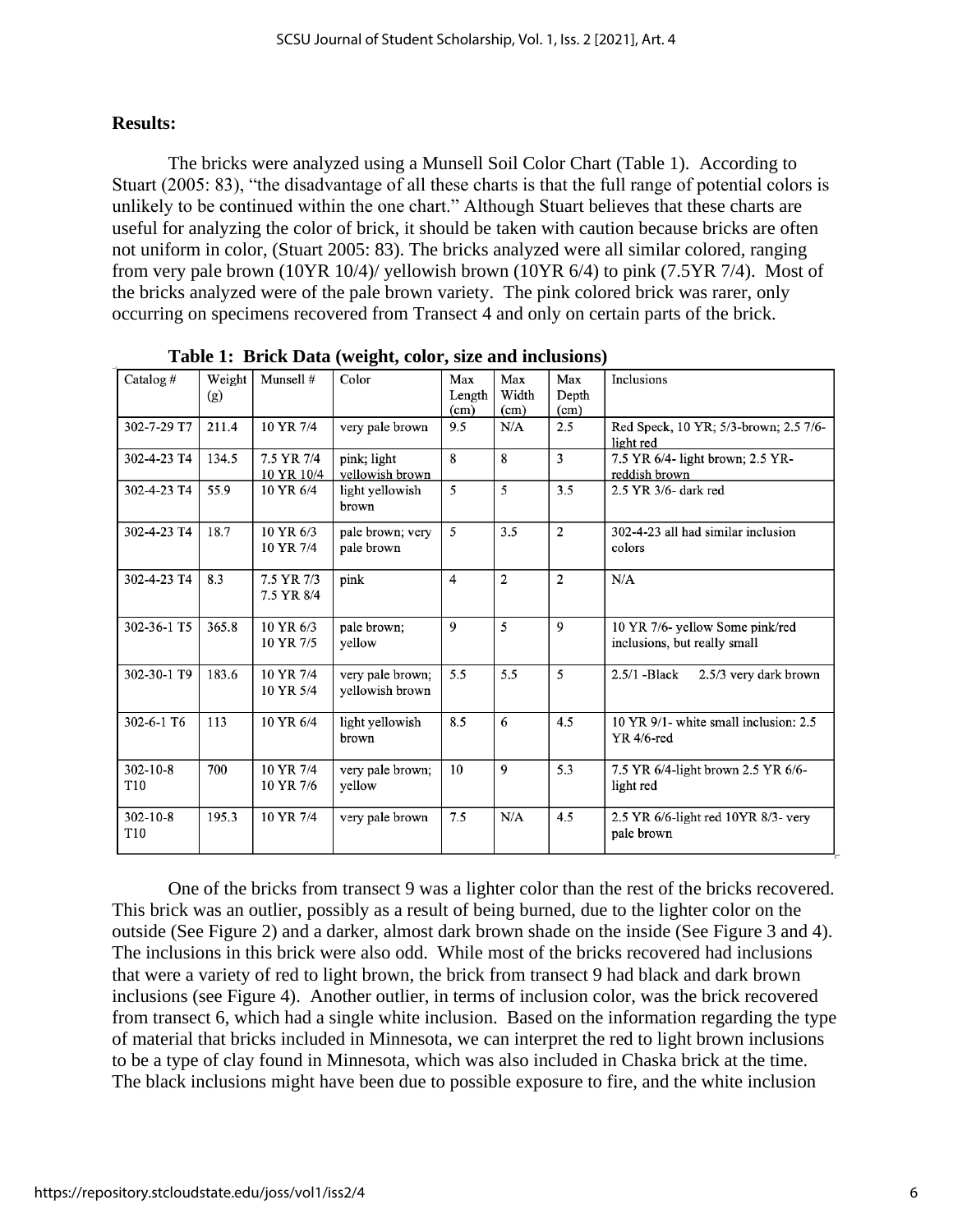could have been a manufacturing error as it is unusual for manufacturers to include white inclusions, especially the Klein Company of Chaska.



Figure 2: Brick recovered from Transect 9 Figure 3: Inside of Transect 9 Brick



Figure 4: Close up photo of inside of brick from Transect 9, not to scale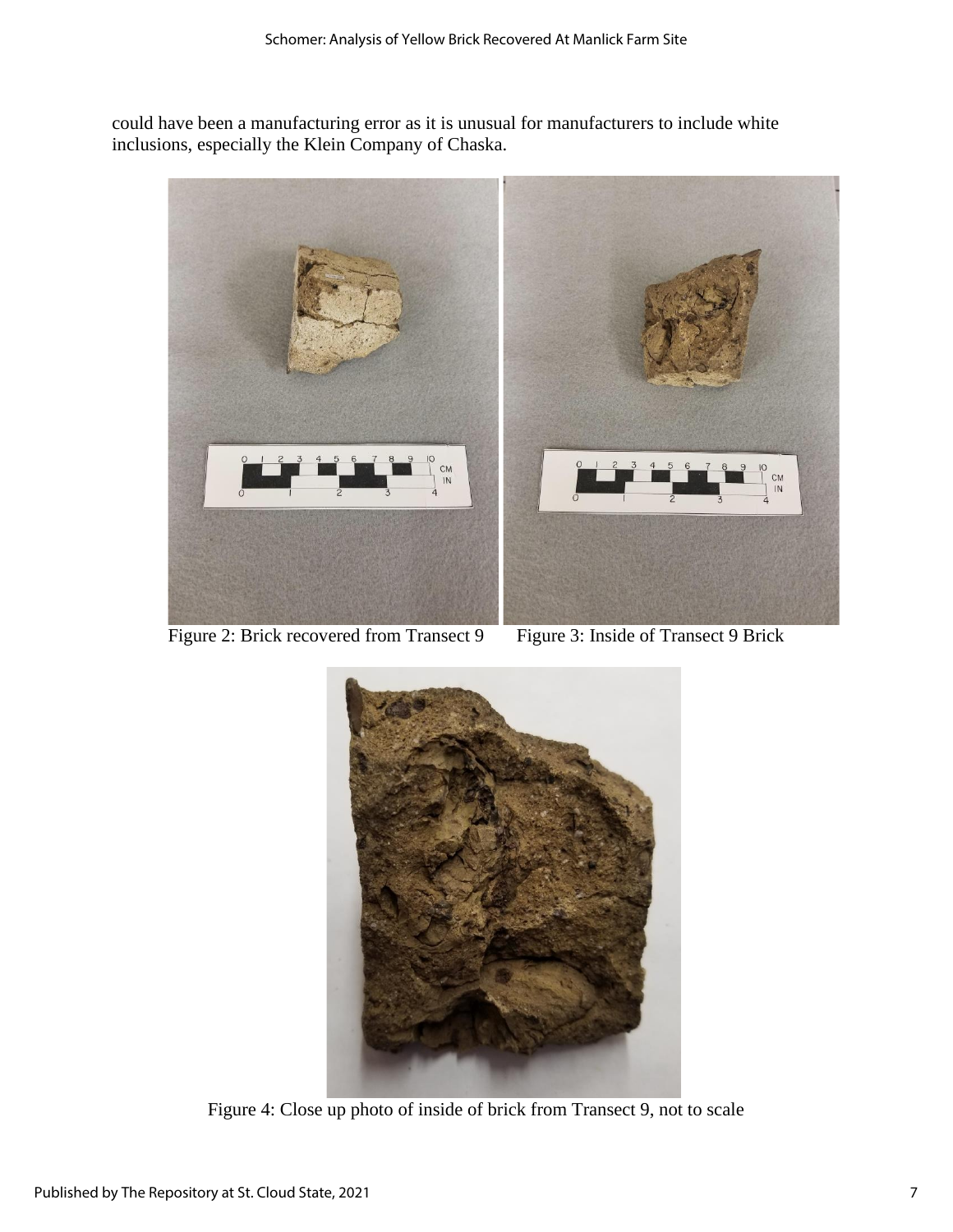#### **Interpretation/ Conclusion:**

Based on the evidence presented above, the assumption can be made that the brick found at the Manlick Farm site in Belle Prairie, Minnesota, is Chaska brick. The origin of the brick is evidenced by the color of the bricks recovered, ranging from a yellowish cream to a pale brown to a slight pink or salmon color, which is diagnostic for Chaska brick. Although firebrick tends to have this same coloring, the inclusions, except for one brick, indicate that the bricks were not fired again after the manufacturing process. The one brick, from Transect 9, which had a lighter variation of the yellowish-brown color, is thought to be a brick that was exposed to fire after the manufacturing process, which is also evidenced by the fact that the inclusions within the brick were black or dark brown in color, differing from the typical inclusions which were a red or reddish brown.

Although there was a brick manufacturer in St. Cloud during the same period as the Chaska brick manufacturer, it is unlikely that these bricks came from St. Cloud, but the possibility of the bricks being produced in St. Cloud cannot be ruled out. The Klein Company was one of the top performing brick manufacturers in Minnesota at the time, often exporting to other areas around Minnesota via the Minnesota and Mississippi Rivers. Due to its popularity, it is more likely that the brick recovered at the Manlick Farm Site was from this manufacturer. Despite the evidence presented above, there is still a chance that this brick was not from Chaska, which can only be truly determined by comparing the composition of a known Chaska brick and the ones found at the Manlick Farm site, but even this would be difficult because of the composition variety found in most bricks. This compositional analysis can be completed utilizing X-ray fluorescence (XRF), which would determine the minerals and clays utilized in the brick samples recovered from the Manlick Farm site. This composition could then be compared to known samples of brick that was manufactured by the Klein Company as well as other local brick manufacturers including those in St. Cloud and Minneapolis. If the brick recovered from the Manlick Farm site contains the clays mostly found in Carver county, it most likely was manufactured by the Klein Company, whereas if it contains clays characteristic of Stearns county, the brick might have been manufactured at the two brickyards 3 miles south of St. Cloud.

All in all, although it is likely that the brick recovered at the Manlick Farm site in Belle Prairie, Minnesota is Chaska brick, further analysis is needed to be conclusive. This would include doing further archaeological work at this site, including excavation, finding and utilizing a comparative sample of known Chaska brick as well as more research into the St. Cloud brick manufacturing and the type of bricks they were creating. In addition, it would be beneficial to investigate historic buildings in and in proximity to Belle Prairie and St. Cloud that were manufactured utilizing either Chaska brick or the cream-colored brick produced at the brickyards near St. Cloud. All this information will be needed to draw more conclusive interpretations of the brick recovered at the Manlick Farm site.